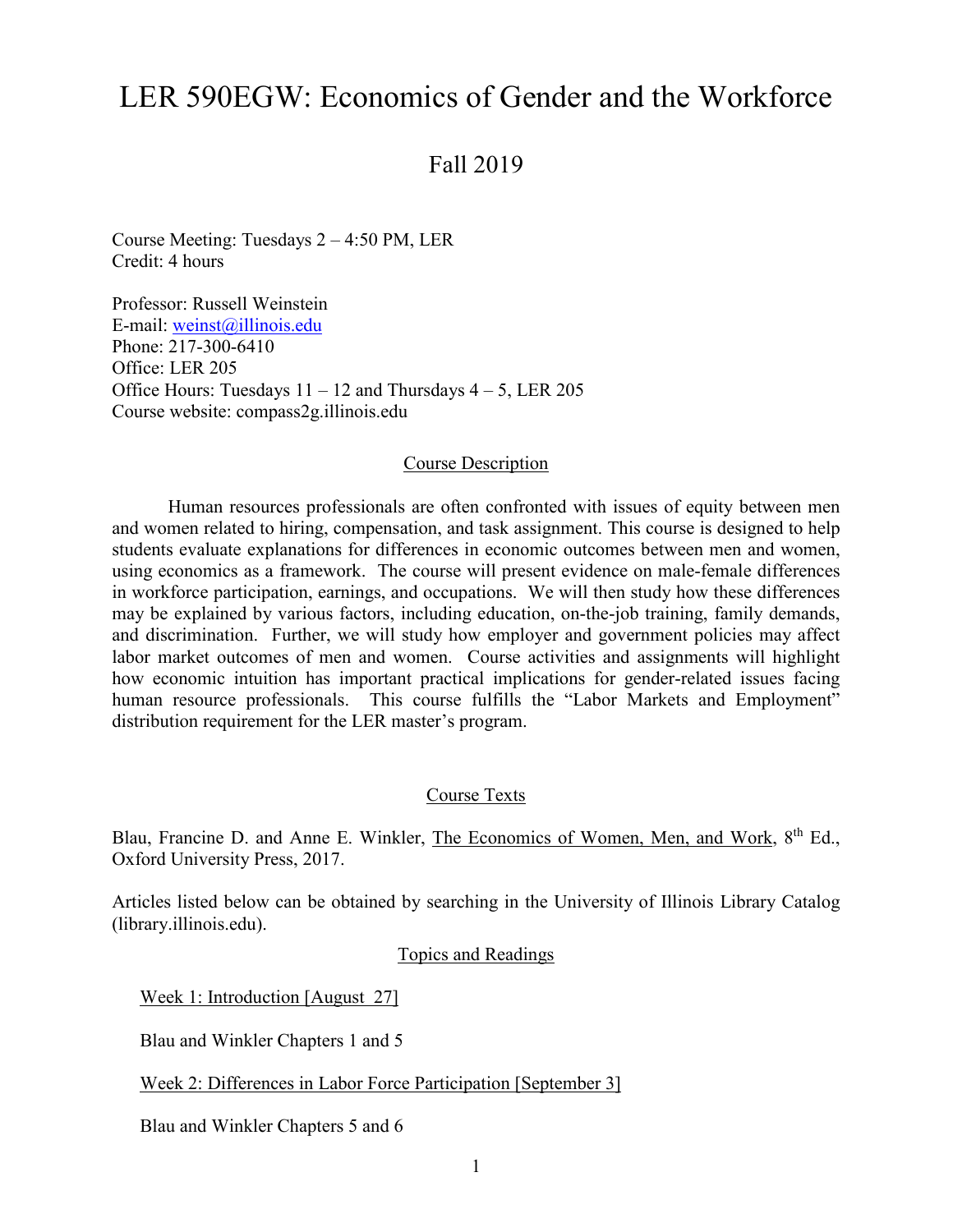Week 3: Evidence on Differences in Labor Market Outcomes [September 10]

Blau and Winkler Chapter 7

Week 4: Differences in Educational Attainment [September 17]

Blau and Winkler Chapter 8

Week 5: Differences in On-the-Job Training, Family Responsibilities, and Psychological Attributes [September 24]

Blau and Winkler Chapter 9

Albanesi, Stefania and Claudia Olivetti (2009): "Home Production, Market Production, and the Gender Wage Gap: Incentives and Expectations," *Review of Economic Dynamics*, Vol. 12(1). [Read Sections 1, 3, and 4.]

Niederle, Muriel and Lise Vesterlund (2011): "Gender and Competition," *Annual Review of Economics*, Vol. 3. [Read pages 602-605, 618-623].

Week 6: NO CLASS. Make-up class to be scheduled [October 1]

Week 7: Discrimination [October 8]

Blau and Winkler Chapter 11

Week 8**: Midterm** [October 15]

Week 9: Evaluating Explanations for Differences in Outcomes [October 22]

Blau and Winkler Chapter 10

Week 10: Anti-Discrimination and Affirmative Action Policies [October 29]

Blau and Winkler Chapter 12

Athey, Susan, Christopher Avery, and Peter Zemsky (2000): "Mentoring and Diversity," *American Economic Review*, Vol. 90(4). [Read Introduction and Conclusion].

Lehmann, Jee (2013): "Job Assignment and Promotion Under Statistical Discrimination: Evidence from the Early Careers of Lawyers," Working Paper. [Read Sections 1, 5, 6, and 9].

Holzer, Harry and David Neumark (1999): "Are Affirmative Action Hires Less Qualified? Evidence from Employer-Employee Data," *Journal of Labor Economics*, Vol. 17(3). [Read Introduction and Conclusion].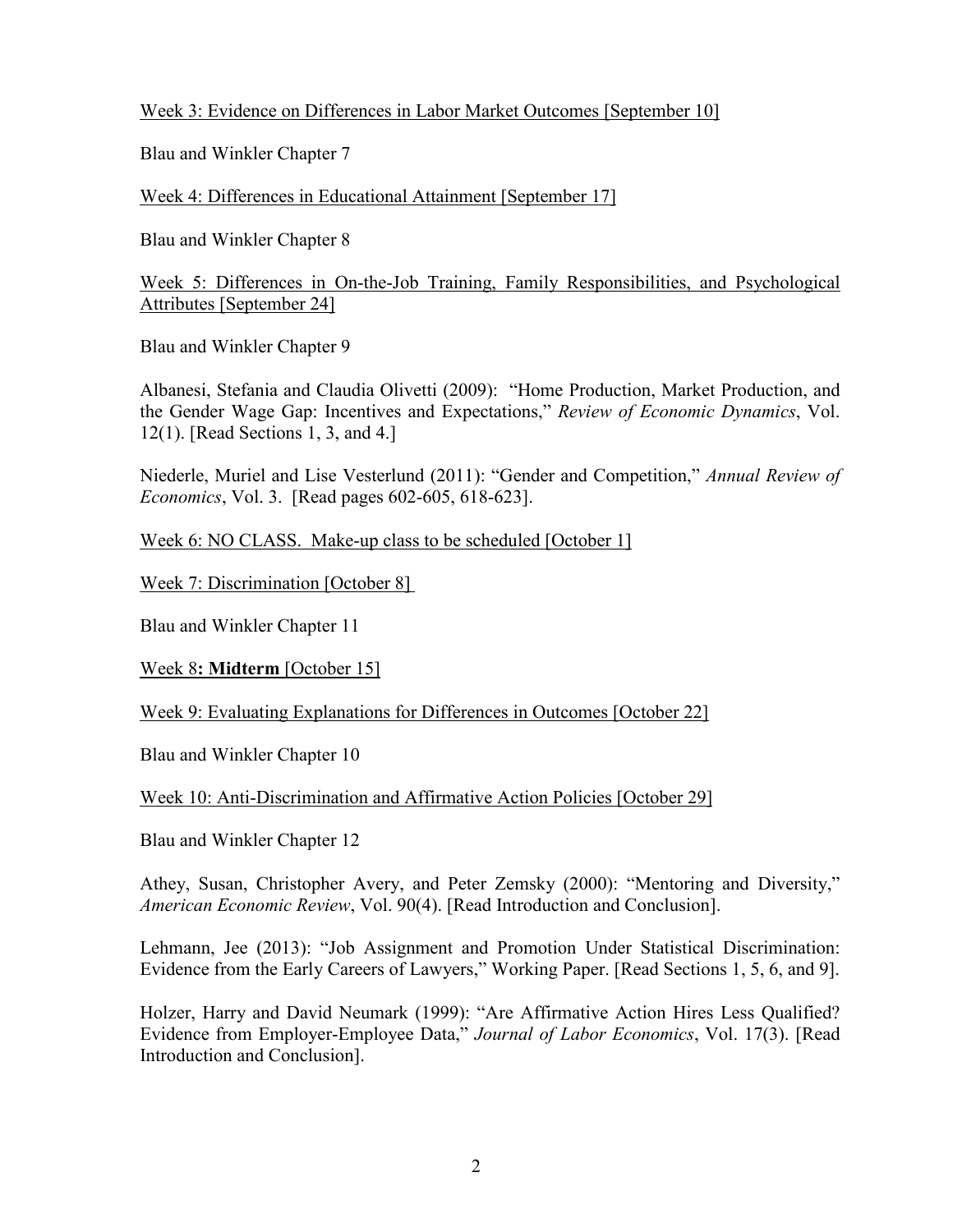# Week 11: Family-Friendly Policies and Discussion of Policy Design and Randomization [November 5]

Blau and Winkler Chapter 16

Olivetti, Claudia and Barbara Petrongolo "The Economic Consequences of Family Policies: Lessons from a Century of Legislation in High-Income Countries," *Journal of Economic Perspectives*, Vol. 31(1) [Read entire paper].

Flory, Jeffrey A., Andreas Leibbrandt and John A. List (2015): "Do Competitive Work Places Deter Female Workers? A Large-Scale Natural Field Experiment on Gender Differences in Job-Entry Decisions," *Review of Economic Studies*, Vol. 82(1). [Read Introduction and Discussion].

Burstyn, L., T. Fujiwara, and A. Pallais: "Acting Wife: Marriage Market Incentives and Labor Market Investments," American Economic Review, Forthcoming.

# Week 12: Flexible and Alternative Work Arrangements [November 12]

Mas, Alexandre and Amanda Pallais (2016): "Valuing Alternative Work Arrangements," Working Paper No. 22708, National Bureau of Economic Research. [Read Introduction and Conclusion].

Goldin, Claudia and Lawrence Katz (2016): "A Most Egalitarian Profession: Pharmacy and the Evolution of a Family-Friendly Profession," *Journal of Labor Economics*, Vol. 34(3). [Read sections I, VI, VII, VIII].

Bloom, Nick, Tobias Kretschmer, and John Van Reenen (2011): "Are family-friendly workplace practices a valuable firm resource," *Strategic Management Journal*, Vol. 32(4). [Read Introduction and Conclusion]

## Make-up Class: Cross-Country Differences [TBD]

Blau and Winkler Chapters 17

Olivetti, Claudia and Barbara Petrongolo (2016): "The Evolution of Gender Gaps in Industrialized Countries," *Annual Review of Economics*, Vol. 8. [Read Sections 1, 2, and 5].

Week 13: Group Meetings [November 19]

Week 14: Fall Break [November 26]

Week 14: Group Presentations [December 3]

Week 15**:** Group Presentations [December 10]

# **i>clicker**

An i>clicker remote is required for in-class participation. See below for details on grading policies for i>clicker questions.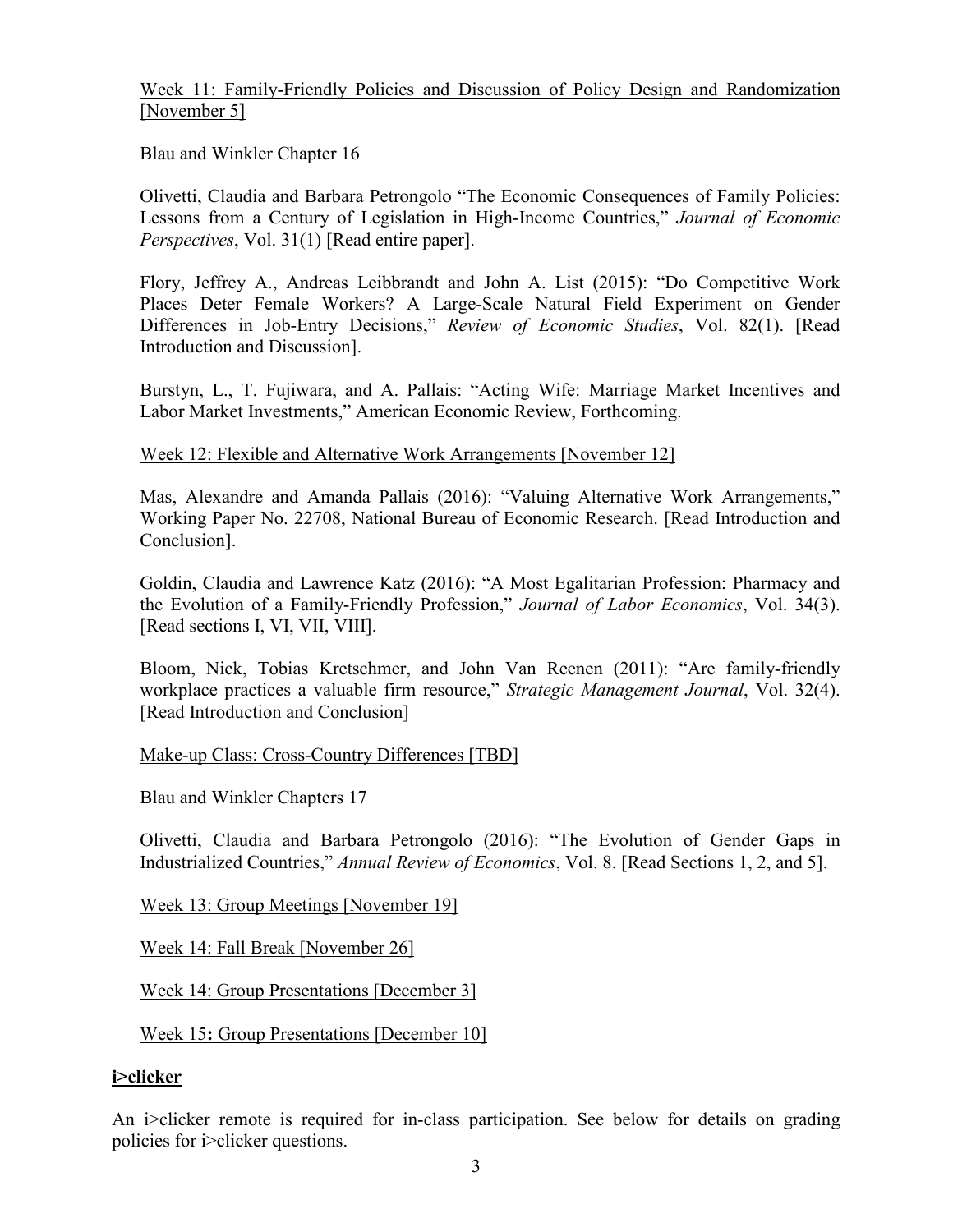## **You may purchase any of the following models:**

The original i>clicker i>clicker + i>clicker 2 The mobile application, REEF Polling by i>clicker **will not** be allowed.

You may purchase the remote through the bookstore or through a variety of online vendors.

## **How to register:**

To receive credit for the responses you submit with i>clicker, you must register your clicker by the beginning of the second class, September 3 at 2 PM. Students who register after this time will not receive credit for their participation in the classes before they registered their clickers.

To register your i>clicker, go to this course site in Illinois Compass 2g [\(https://compass2g.illinois.edu/\)](https://compass2g.illinois.edu/) and click on the link at the left entitled **"iclicker Registration"**. Enter your i>clicker Remote ID in the required field and click Submit. The remote ID is the series of numbers and letters found on the back of your i>clicker remote. If your Remote ID is faded or missing visit the Illini Union Bookstore [\(http://www.uofibookstore.illinois.edu/\)](http://www.uofibookstore.illinois.edu/) – they can look it up for you.

Do not register your clicker on iclicker.com. If you do, I will not be able to match your responses with your name and you will not receive credit.

#### **Cheating Policy:**

Bringing a fellow student's i>clicker to class and voting for them is cheating and a violation of the University Student Code [\(http://studentcode.illinois.edu/\)](http://studentcode.illinois.edu/). If you are caught with a remote other than your own or have votes in a class that you did not attend, you will forfeit all clicker points and may face additional disciplinary action.

#### **Forgotten i>clicker/Dead Batteries/Absence:**

Please realize that we will be using i>clicker in almost every class and i>clicker points will make up **10%** of your final grade. Also remember that it is your responsibility to come prepared to participate with a functioning remote every day. If you forget to bring your remote to class, or the batteries are dead you will not receive i>clicker points for that class. I suggest having spare batteries with you when you come to class. However, I do realize that difficult circumstances do arise, and for this reason I will drop the lowest i>clicker session from your total participation grade.

#### **Broken/Lost i>clicker Policy:**

If you have lost or broken your i>clicker remote, you will have to purchase another one. Please register your new i>clicker in the same manner that you registered your original one.

## Activities and Grades

Grades are determined by the following rubric:

Weekly review questions: 10% (lowest dropped) In-class i>clicker questions: 10% (lowest dropped) In-class exercises: 10% (lowest dropped) Midterm exam: 35% Final project: 35%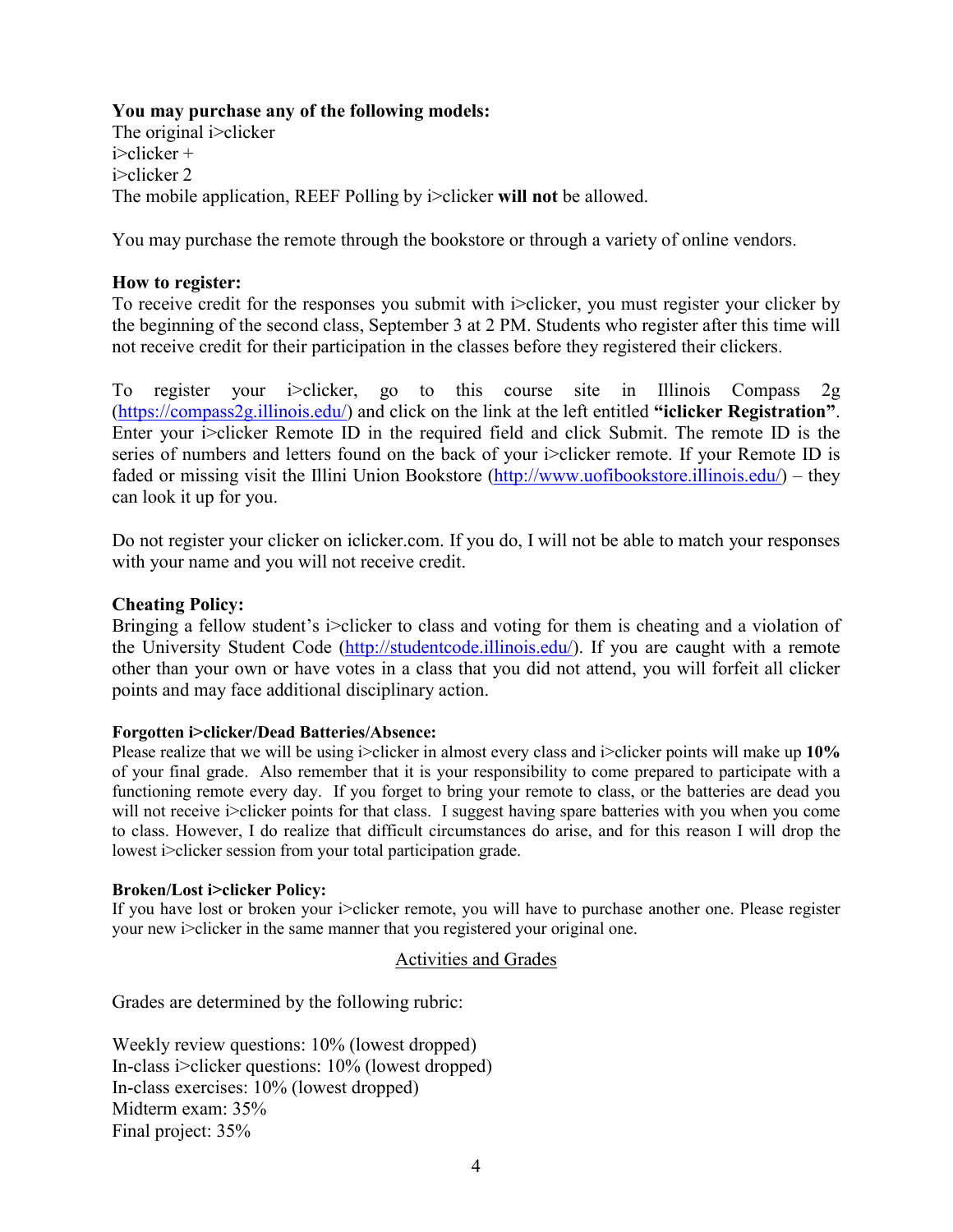Each component is discussed below.

*Weekly review questions* Short assignments posted every week on the course website (compass2g.illinois.edu) to make sure you understand the readings. Assignments are due at the start of class.

*In-class i>clicker questions* will be given in each lecture. Part of this grade will be based on your attendance in class. If you respond to each question during the lecture, you will be awarded five points. If you do not respond to all questions you will not be awarded any of these participation points. To account for other factors, I will also give five points if you miss responding to one question. This portion of your grade is based on being present in class for most of the class. The second part of your iclicker grade will be based on whether your responses are correct. I will award one point for each iclicker question answered correctly during the lecture.

*In-class exercises* will be given in each lecture. These will typically involve one longer exercise in the second half of the lecture, applying the material to a practical application (usually in teams). For these exercises, your team will generally submit responses and may make a presentation to the class.

A *midterm exam* will take place on October 15 during class. You are responsible for taking the exam on the day it is given.

*Final Project* to be handed in on December 3 at the beginning of class, and presented on December 3 or December 10. The project is described at the end of the syllabus. Hand in one report per group. You will be graded based on the written report (approximately 6 pages double spaced) and the in-class presentation.

## Course Policies

## **Grading Policies**

Late responses to the weekly review questions will not receive credit, but a missed assignment can be used as the dropped score. Similarly, if class is missed in one week, and as a result the inclass and i>clicker exercises are not completed, this can be used as the dropped score. Similarly, if your iclicker batteries are no longer working in one week or you forget the clicker, you can use this as the dropped i>clicker score. If you have a university-accepted reason (e.g. illness with a doctor's note), you may make up an assignment within 7 days of the original due date after being in touch with Professor Weinstein. If more than two classes are missed because of an illness, and there is an accompanying doctor's note, the student should be in touch with Professor Weinstein and the Assistant Dean of Student Services. I will not grade more than two make-up in-class assignments, even with an accompanying doctor's note. A large part of the value of the in-class assignments comes from working with the group, and responding to other groups' projects. If students miss more than two of these, they may not receive any credit.

In this course, we will be assigning +/- letter grades. Generally, if you receive 93% of the total points for the course this will be an A.

## **Request for Special Accommodations**

To obtain disability-related academic adjustments and/or auxiliary aids, students with disabilities must contact Professor Weinstein and the Disability Resources and Educational Services (DRES)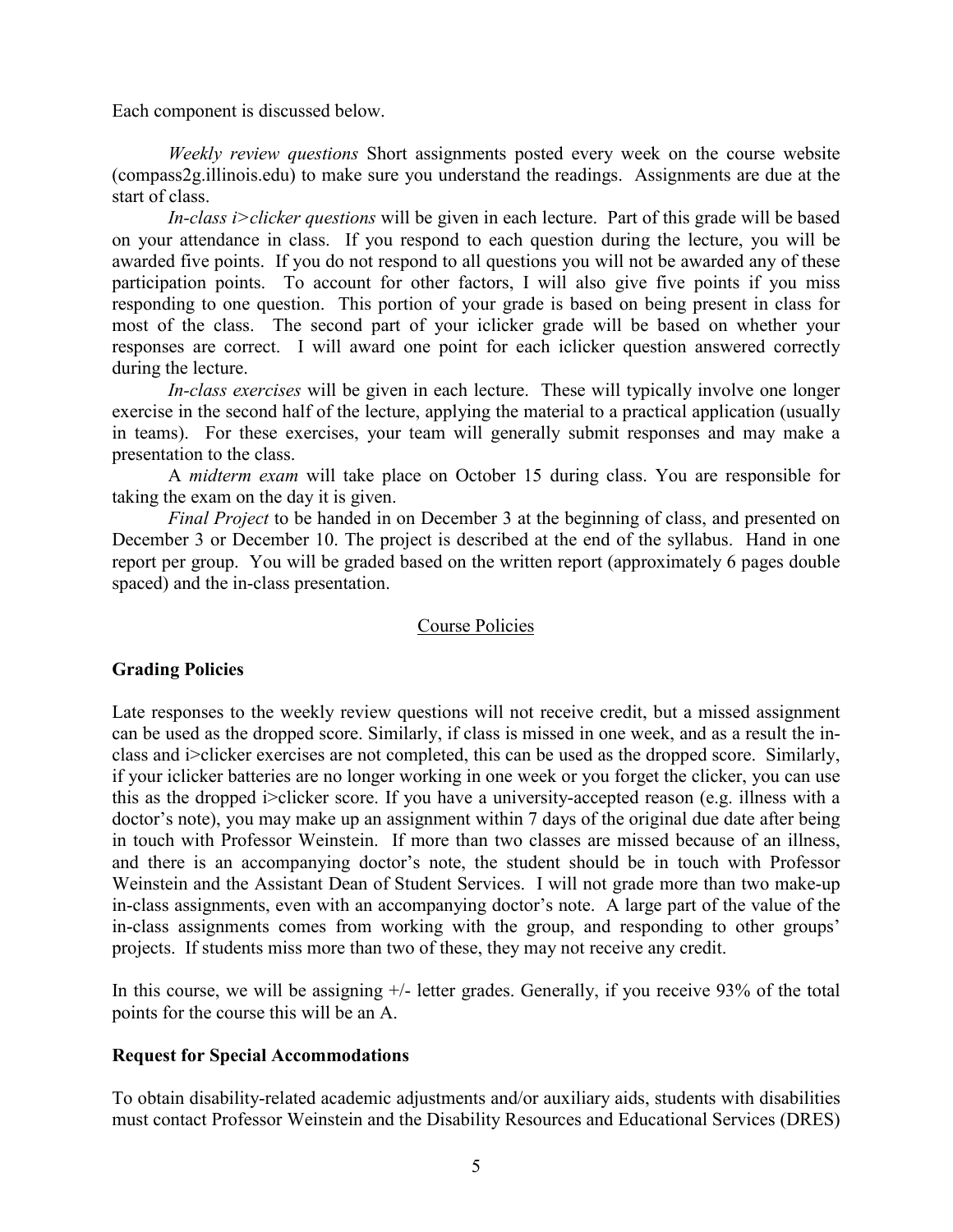as soon as possible. To contact DRES, you may visit 1207 S. Oak St., Champaign, call 333 4603, e-mail [disability@illinois.edu](mailto:disability@uiuc.edu) or go to the [DRES website.](http://disability.illinois.edu/)

Please note accommodations are not retroactive to the beginning of the semester but begin the day you contact Professor Weinstein with a current letter of accommodation from DRES.

# **Academic Integrity**

We will follow Articles 1-401 through 1-406 of the *Student Code* (beginning at [http://studentcode.illinois.edu/article1\\_part4\\_1-401.html\)](http://studentcode.illinois.edu/article1_part4_1-401.html). This rule defines infractions of academic integrity, which include but are not limited to cheating, fabrication, and plagiarism. You are responsible for following these guidelines. If you have any questions about whether something would be an infraction, consult with the instructor before proceeding.